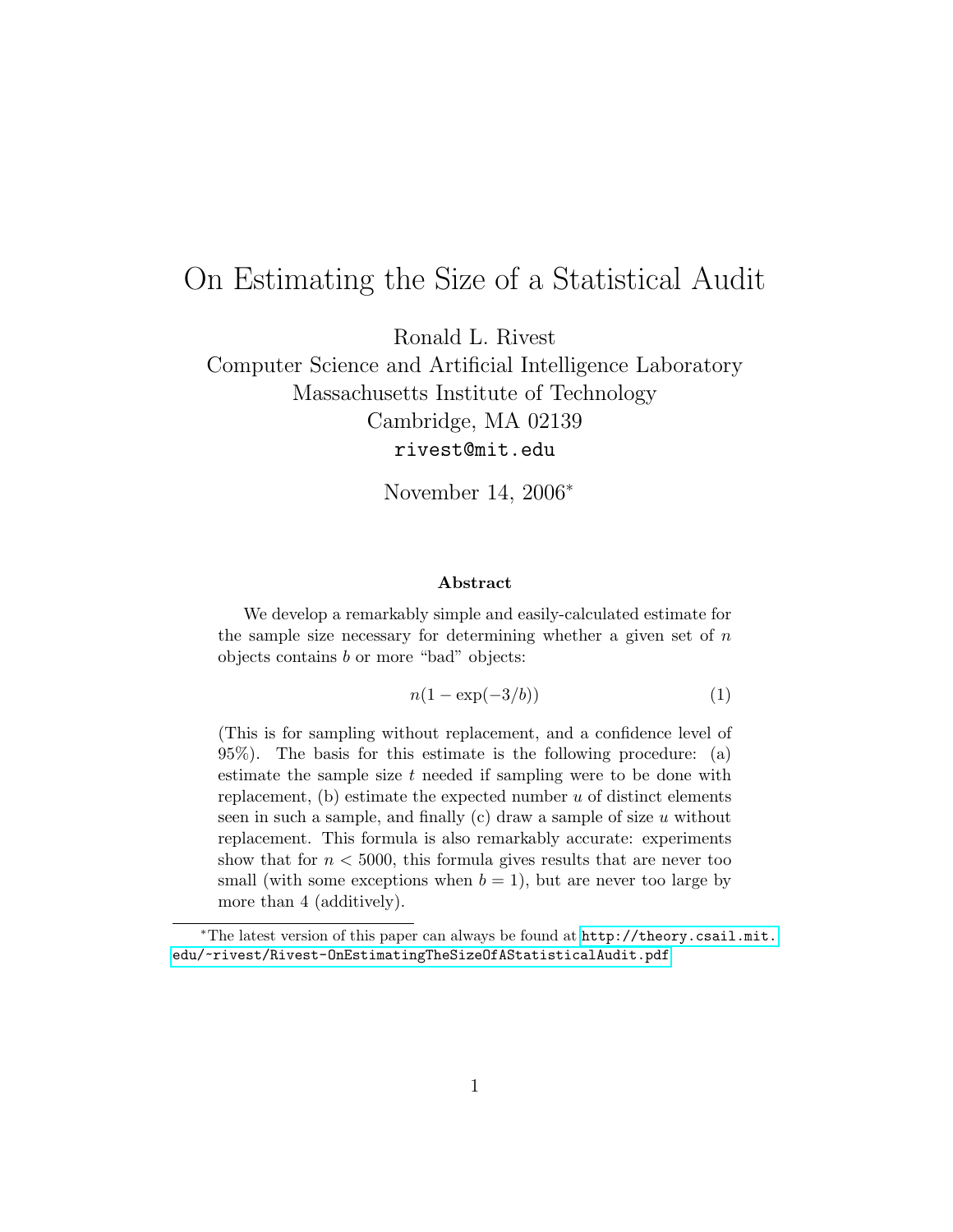## 1 Introduction

Given a universe of n objects, how large a sample should be tested to determine (with high confidence) whether a given number  $b$  of them (or more) are bad?

We first present a simple approximate "rule of thumb" (the "Rule of Three") for estimating how big such a statistical sample should be, when using sampling with replacement.

(This "Rule of Three" is simple and known, although perhaps not particularly well-known. Jovanovic and Levy [5] discuss the Rule of Three, its derivation, and its application to clinical studies. See also van Belle [12].)

We then consider the question of how many *distinct* elements such a sample really contains.

We finally provide an Improved Rule of Three for use with sampling without replacement; it corrects for the bias in the Rule of Three due to sampling with replacement rather than sampling without replacement, by only sampling (now without replacement) the expected number of distinct elements that the Rule of Three sample (with replacement) would have contained.

Saltman [10, Appendix B] was the first to study sample size (for sampling without replacement) in the context of voting; the basic formulae he develops for the optimal sample size are the ones we are trying to approximate here.

(There is much earlier relevant work on sampling theory, particularly the notion of "lot acceptance sampling" in statistical quality control. For example, the Dodge-Romig Sampling Inspection Tables [3], developed in the 1930's and first published in 1940, provide generalizations of the simple sampling methods used here.)

Previous work by Neff [8] is noteworthy, particularly with regard to the economies resulting from having a larger universe of many smaller, easilytestable, objects. Brennan Center report [1, Appendix J] gives some simple estimation formula, based on sampling with replacement. An excellent report [4] on choosing appropriate audit sizes by Dopp and Stenger from the National Election Data Archive Project is now also available; there is also a nice associated audit size calculation utility on a web site [7]. Stanislevic [11] also examines the issue of choosing a sufficient audit size; he gives a particularly nice treatment of handling varying precinct sizes.

Some states, such as California, mandate a certain level (e.g. 1%) of auditing [9].

This note is written for a fairly general audience.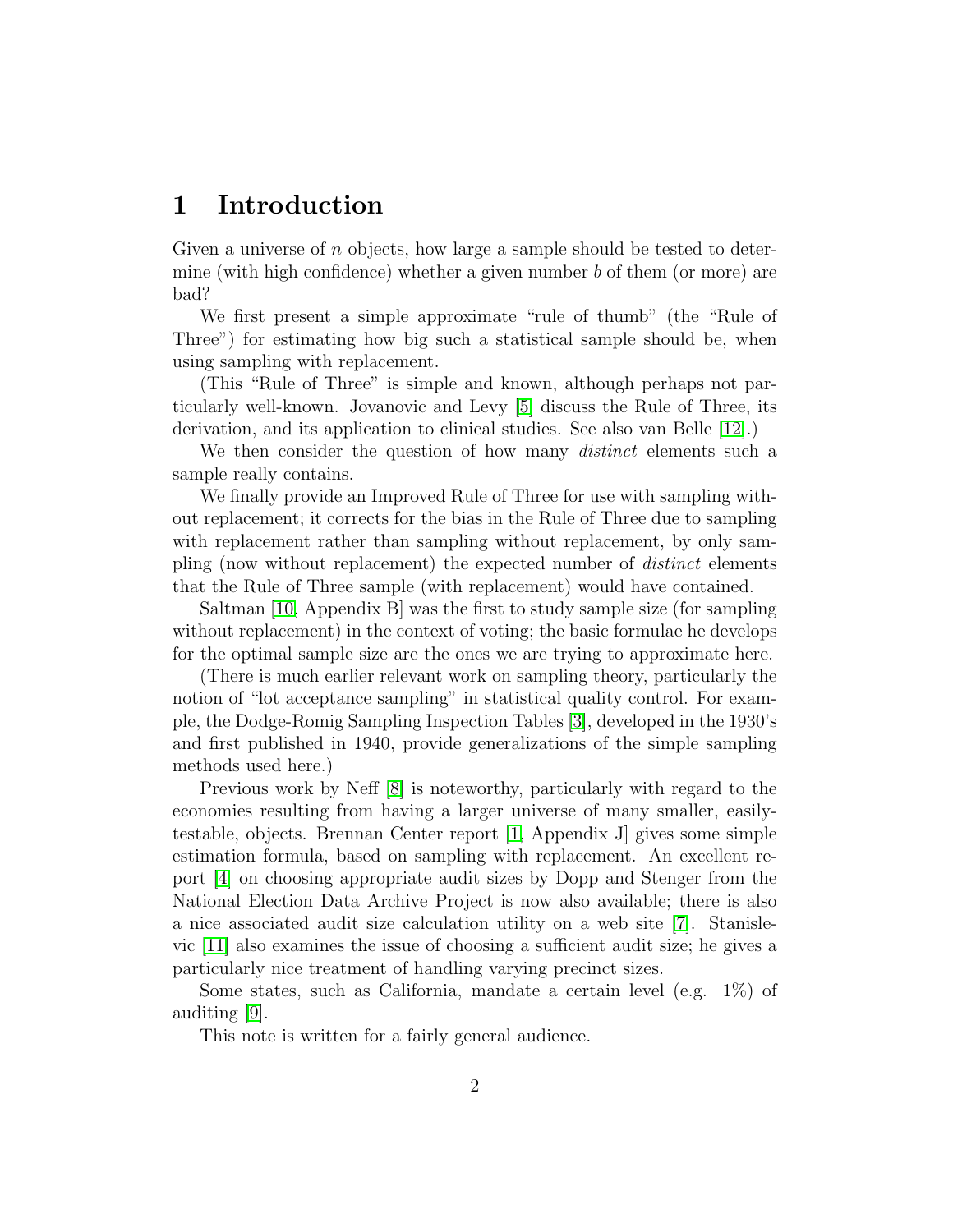## 2 Auditing Model

Suppose we have  $n$  "objects". In a voting context, such an "object" might typically be a precinct; it could also be a voting machine or an individual ballot, depending on the situation; the math is the same.

We assume that we are in an adversarial situation, where an adversary may have corrupted some of the objects. For example, the adversary might have tampered with the results of some precincts in a state.

Thus, after the adversary has acted, each object is either "good" (that is, clean, untampered with, uncorrupted), or "bad" (that is, tampered with, corrupted).

We now wish to test a sample of the objects to determine with high confidence whether the adversary has committed a "large" amount of fraud.

(With another standard formulation, we have an urn containing  $n$  balls, b of which are black and  $n - b$  of which are white; we wish to sample enough balls to have a sufficiently high probability of sampling at least one black ball.)

We assume that each object is independently auditable. That is, we assume the availability of a test or audit procedure that can determine whether a given object is good or bad. We assume this test procedure is always correct. For example, testing the results of a given voting machine may involve comparing the electronic results from the voting machine with a hand recount of voter-verified paper ballots. If the comparison turns out to be equal, then the machine is judged to be good; otherwise it is judged to be bad. Of course, there may easily be explanations for the discrepancy other than malicious behavior; such explanations might be determined with further investigation. Nonetheless, for our purposes here, we'll keep it simple and assume that each object tested is found to be "good" or "bad."

If we are trying to determine whether *any* fraud occurred, then we would clearly need to test all objects in the worst case. Here we are willing to sacrifice the ability to detect any fraud, and only detect with high confidence whether or not a *large* amount of fraud has occurred, in return for having to examine only a statistical sample of the objects; this is the usual notion of a statistical test.

Let b denote the number of "bad" objects we wish to detect, where  $b$ is a given constant,  $1 \leq b \leq n$ . That is, we wish to determine, with high confidence, if the number of corrupted objects is b or greater.

Since the adversary is trying to avoid detection, he will corrupt as few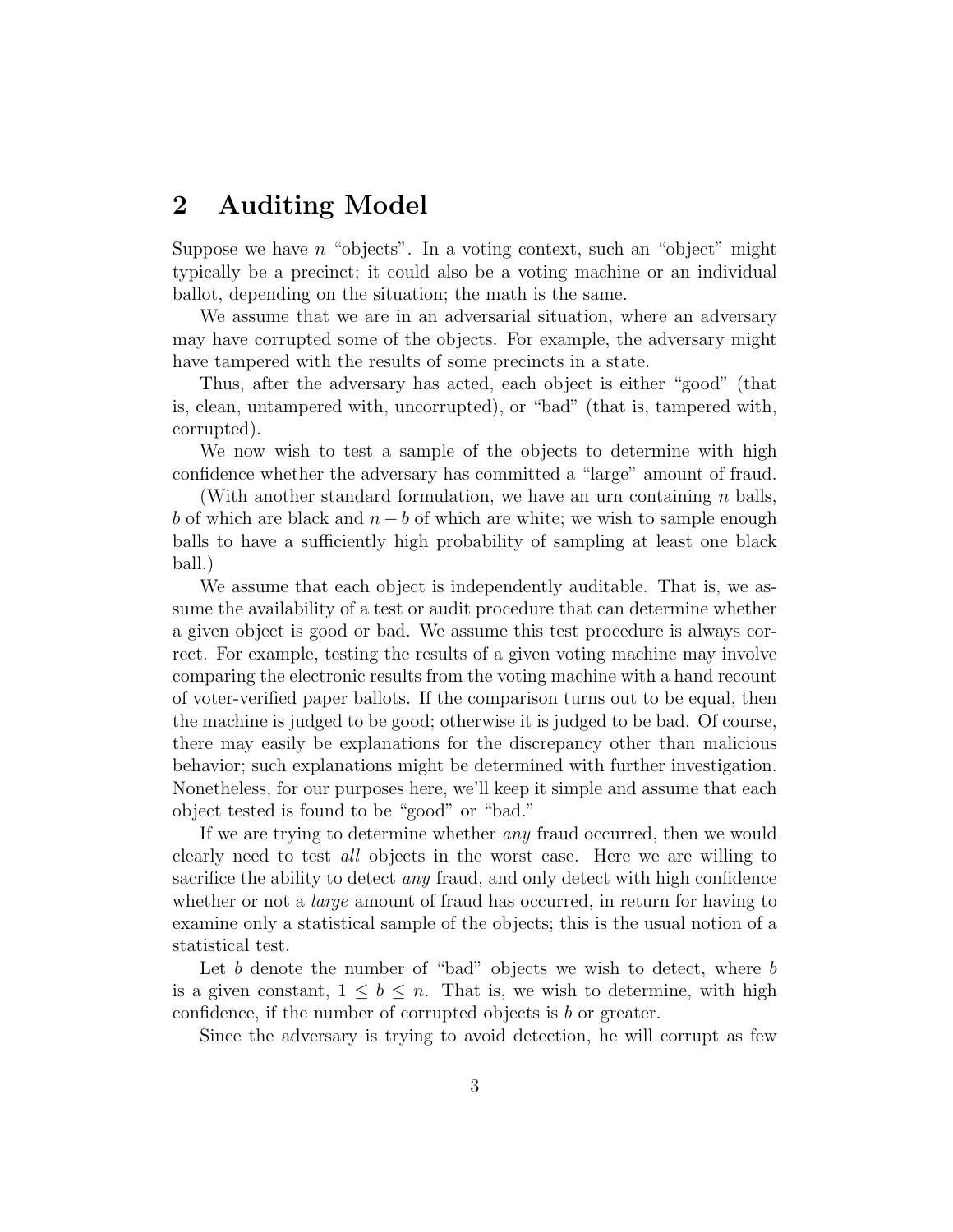object as possible, consistent with achieving his evil goals. We assume that corrupting a number b of objects is sufficient to achieve his goals, and so we may assume for our analysis that the adversary doesn't try to corrupt more than b objects.

We let

$$
f = b/n \tag{2}
$$

denote the fraction of bad objects we wish to detect. In this note we call  $f$  the "fraud rate." Given one of b or f, the other is determined, via equation  $(2)$ .

In a voting context, the value of  $b$  might be the requisite number of precincts that the adversary would have to corrupt to swing the election. If, for example, you assume (as is reasonable) that the adversary wouldn't dare to change more than 20% of the votes in any one precinct, and that the "winner" won by a margin of v of the votes (where  $0 \le v \le 1$ ), then the adversary would need to change a fraction

$$
f = 2.5v\tag{3}
$$

of the precincts—or, equivalently,

$$
b = 2.5vn \tag{4}
$$

precincts. (If all of the votes changed had been moved from the actual winner to the alleged winner, then a margin of victory of a fraction  $v$  of the votes cast by the alleged winner must have involved at least a fraction  $v/(2 * 0.20) = 2.5v$  of the precincts, since each precinct corrupted changes the difference in vote count between the top two candidates by 40% of the vote count of that precinct.) If the apparent winner has won by  $v = 1\%$ in a county with 400 precincts, you would want to test for  $b = 2.5vn = 10$ or more bad precinct counts. See Saltman [10], Stanislevic [11], or Dopp et al. [4] for further examples and excellent treatment of the issue of computing appropriate target values b (or f) given a set of election results and possibly varying precinct sizes.

We will be considering samples drawn both with replacement and without replacement. For mnemonic convenience, we use  $t$  to denote sample sizes when the sample is drawn with replacement, and  $u$  to denote sample sizes when the sample is drawn without replacement. (Think of "u" for "unique" or "distinct".)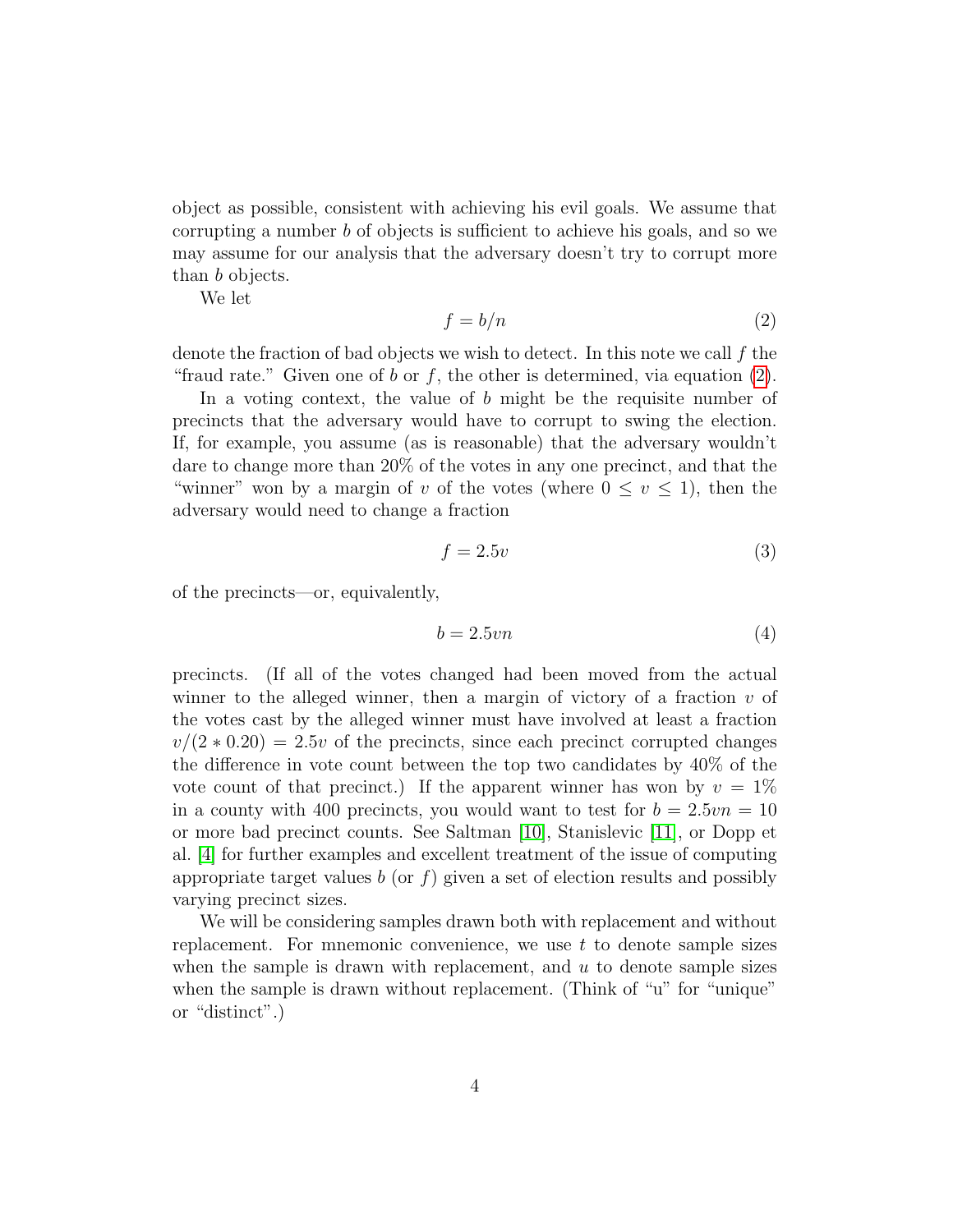## 3 Sampling without replacement

We begin by reviewing the (well-known) math for determining the proper sample size, when sampling without replacement. Although this math is not complicated, the results seem to require the use of a computer program to determine the optimal sample size.

The rest of this paper is then devoted to determined ways of accurately estimating this optimal size, simple enough to be usable, if not by hand, at least with the use of only a calculator, with no computer needed. (Your calculator must be a "scientific" one, though, so you can compute the exponential function  $\exp(x) = e^x$ .

Suppose we pick u objects to test, where  $0 < u \leq n$ . These u objects are chosen independently at random, without replacement—the objects are distinct.

(The question of how to pick objects "randomly" in a publicly verifiable and trustworthy manner is itself a very interesting one; see Cordero et al. [2] for an excellent discussion of this problem.)

In an election, if any of the u tested objects (e.g. precincts or voting machines) turns out to be "bad," then we may declare that "evidence of possible fraud is detected" (i.e., at least one bad object was discovered). Otherwise, we report that "no evidence of fraud was detected." When a bad object is detected, additional investigation and further testing may be required to determine the actual cause of the problem.

We wish it to be the case that if a large amount of fraud has occurred (i.e., if the number of corrupted objects is  $b$  or greater), then we have a high chance of detecting at least one bad object.

Given that we are drawing, without replacement, a sample of size u from a universe of size n containing b bad objects, the chance that at least one bad object is detected is:

$$
d(n, b, u) = 1 - {n - b \choose u} / {n \choose u}
$$
 (5)

$$
= 1 - \prod_{k=0}^{u-1} \frac{n-b-k}{n-k} . \tag{6}
$$

For a given confidence level c (e.g.  $c = 0.95$ ), the optimal sample size  $u_* =$  $u_*(n, b, c)$  is the least value of u making  $d(n, b, u)$  greater than c:

$$
u_*(n, b, c) = \min\{u \mid d(n, b, u) > c\}.
$$
 (7)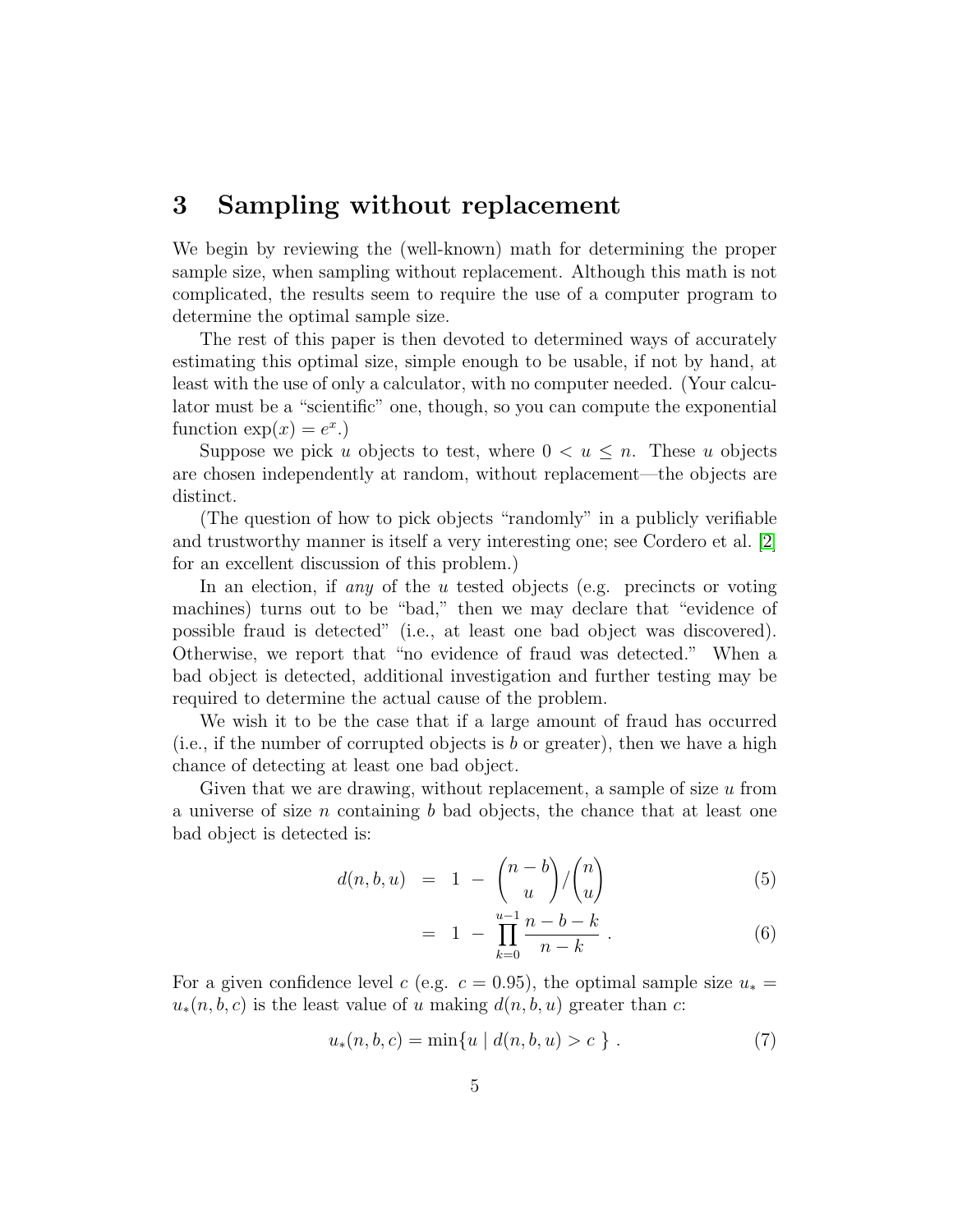Equations  $(5)-(7)$  are not new here; they have been given and studied by others (e.g. [10, 8, 4]).

As a running example, consider the case when  $n = 400$  and  $b = 10$ ; we are trying to determine if our set of 400 objects contains 10 or more bad ones. Using a computer program to try successive values of u yields the result:

$$
u_*(400, 10, 0.95) = 103 ; \t(8)
$$

we need to test a sample (drawn without replacement) of size at least 103 in order to determine if our set of 400 objects contains 10 or more bad objects, with probability at least 95%.

In some sense, this completes the analysis of the problem; it is easy for a computer program to determine the optimal sample size  $u_*(n, b, c)$ , given  $n, b, \text{ and } c.$  (See <http://uscountvotes.org> where such a program may be posted.)

However, it may nonetheless be valuable to find simple but accurate approximations for this optimal value  $u_*(n, b, c)$  of u, that can be easily calculated without the use of a computer.

The rest of this note is devoted to this purpose.

We do so by first considering the same problem, but when sampling with replacement. We then "correct" for the changes made by this assumption.

## 4 Sampling with replacement and the Rule of Three

Here now is a simple "rule of thumb" that is easily remembered; it applies when we are sampling with replacement. Since we are now sampling with replacement, we use t to denote the sample size, and  $t_*(n, b, c)$  to denote the optimal sample size (when sampling a set of size  $n$  with replacement, in order to find at least one bad element, with probability at least  $c$ , when  $b$  bad elements are present—this is analogous to the optimal sample size  $u_*(n, b, c)$ for sampling without replacement).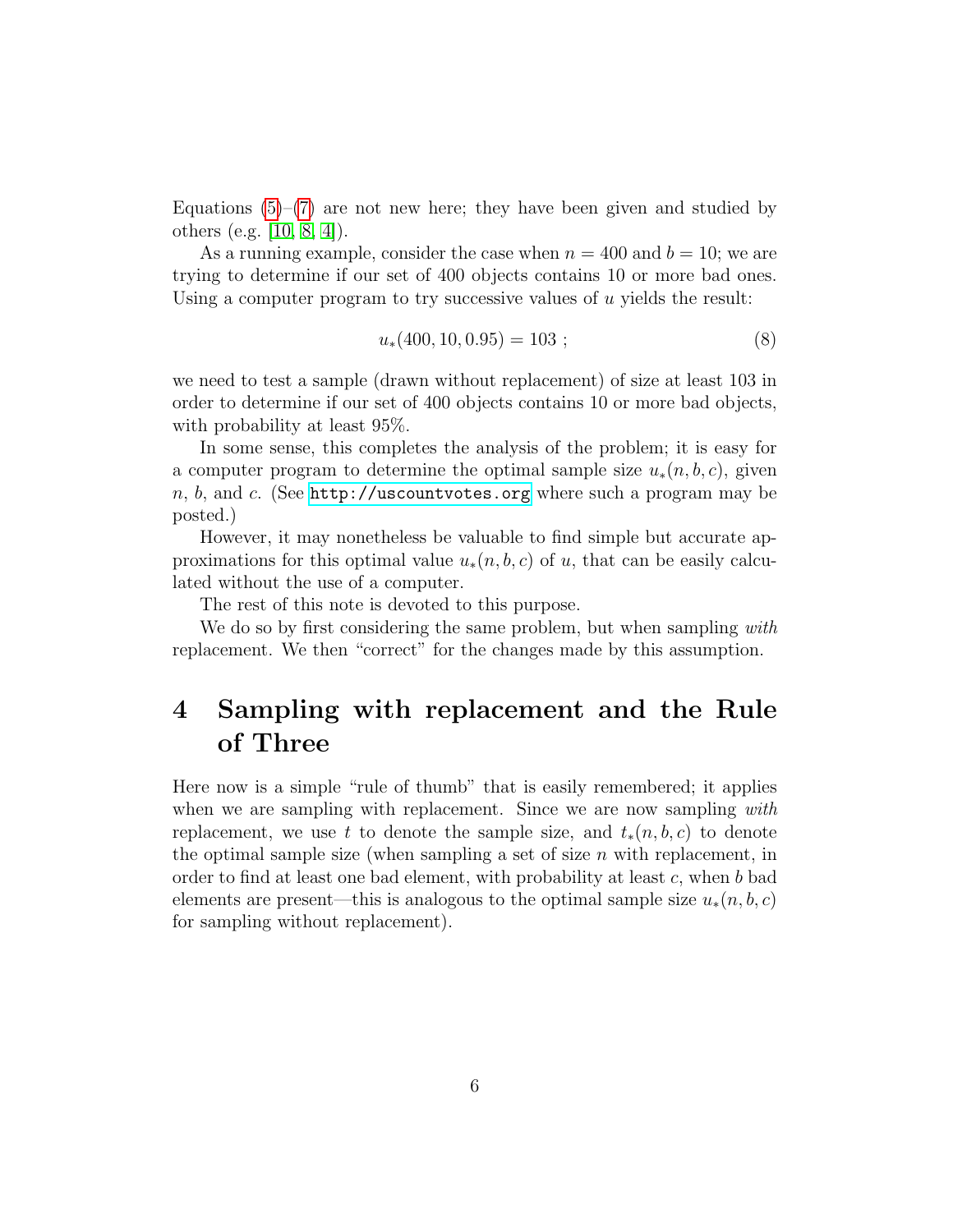#### Rule of Three:

Test enough objects so that, for the fraud level you are trying to detect, you expect to see at least three corrupted objects among those examined (via sampling with replacement). That is, ensure that:

$$
ft \ge 3. \tag{9}
$$

or equivalently, ensure that:

$$
t \ge 3n/b \tag{10}
$$

(Where  $t$  is the number of objects to be tested,  $b$  is the number of bad objects one wishes to detect, and  $f = b/n$ , at a 95% confidence level.)

As a simple example: to detect a 1\% fraud rate  $(f = 0.01)$  (with 95\%) confidence), you then need to test  $t = 300$  objects.

Note that for a given fraud rate  $f$ , the rule's sample size is independent of the universe size  $n$ . (This may seem counter-intuitive at first, but is really to be expected. If you have available some well-mixed sand where most of the sand grains are white, but a fraction  $f$  of the grains are black, you may only need to sample a handful of the sand to be confident of obtaining a black grain, no matter whether the amount of sand to be examined is a cupful, a bucketfull, or a beach.)

The sample size t may even be greater than n (if  $b < 3$ ); this is OK since we are sampling with replacement, and it may take more than  $n$  samples (when sampling with replacement) to get adequate coverage when b is so small.

We now justify the Rule of Three (for a confidence level of 95% that a fraud rate of f or greater will be detected). (This analysis follows that given by Jovanovic and Levy [5].)

The probability that a fraud rate of f or greater goes *undetected* (when drawing a sample of size  $t$  with replacement) is at most:

$$
(1-f)^t \tag{11}
$$

If we want the chance that significant fraud goes undetected to be 5% or less, then we want

$$
(1-f)^t \le 0.05
$$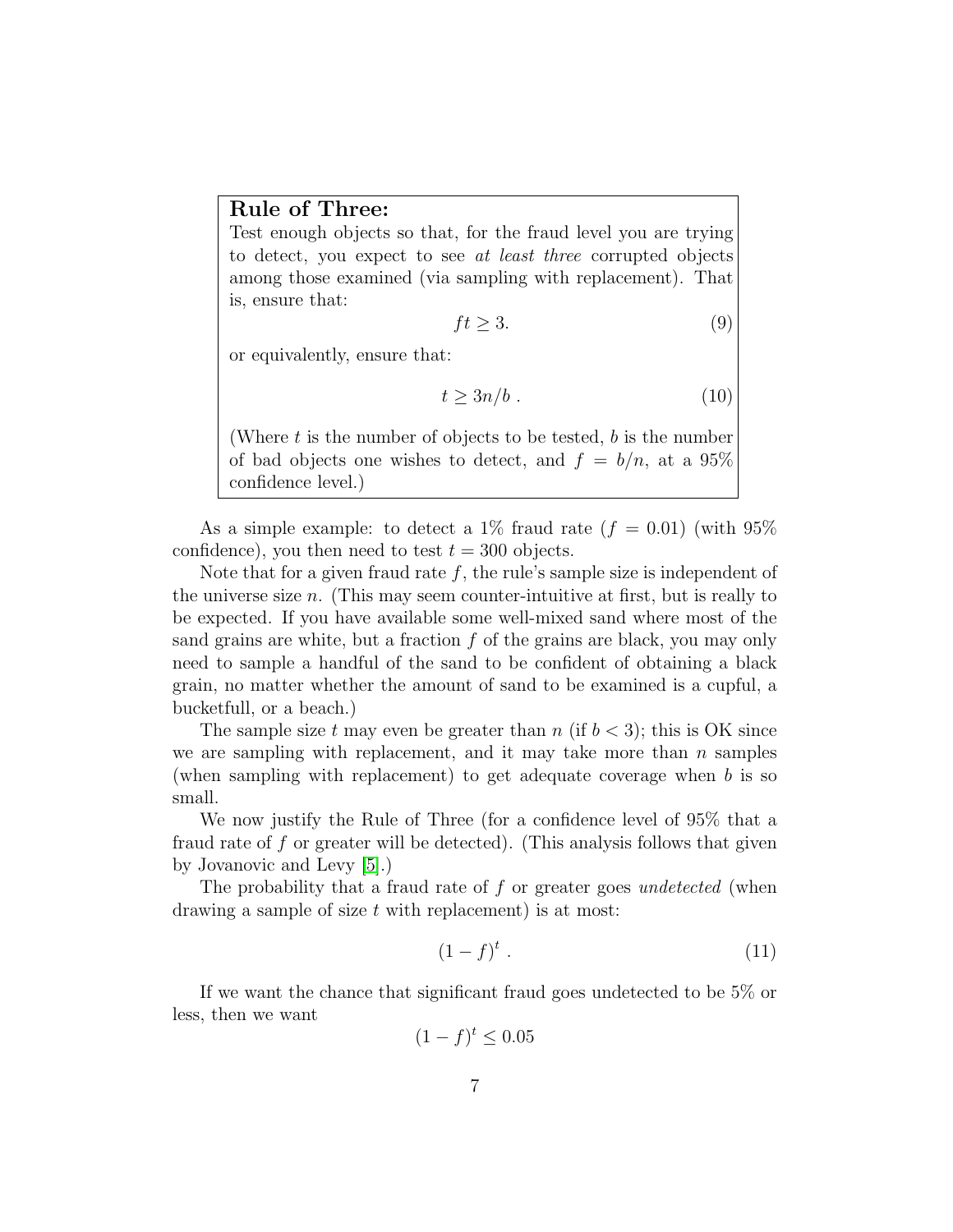or equivalently:

$$
t \ge \frac{\ln(0.05)}{\ln(1-f)}\tag{12}
$$

Since

$$
\ln(0.05) = -\ln(20) = -2.9957 \approx -3
$$

—isn't it so very nice that  $ln(20)$  is almost exactly 3?—equation (12) becomes

$$
t \geq \frac{-3}{\ln(1-f)} \; .
$$

Using the well-known approximation

$$
\ln(1-f) \approx -f \tag{13}
$$

which is quite accurate for small values of  $f$ , we can rewrite the bound on  $t$ from equation (12) as:

$$
t\geq \frac{3}{f}
$$

which can be rewritten as

$$
t \ge \frac{3n}{b} \tag{14}
$$

or equivalently as

$$
ft \ge 3. \tag{15}
$$

Equation (15) has a very nice and intuitive interpretation. Since  $t$  is the number of objects tested, and  $f$  is the fraud rate, then  $ft$  is the number of objects among the test objects that we would expect to find corrupted.

You want the test set to be big enough that you expect to see that at least three corrupted test objects. If you sample enough so that you expect to see at least three corrupted objects on the average, then you'll see at least one corrupted object almost always (i.e., at least 95% of the time).

(Similarly, a random variable  $X$  distributed according to the Poisson distribution with mean  $\lambda > 3$  satisfies  $Pr[X = 0] = e^{-\lambda} < e^{-3} = 0.04978...$ 

With our running example, we have  $n = 400$ ,  $b = 10$ , and thus  $f = b/n =$ 0.025; the Rule of Three says to pick a sample of size  $3n/b = 3*400/10 = 120$ . While this estimate is about 17% larger than the optimal value of 103 that we computed earlier for sampling without replacement, it is nonetheless not too bad for an estimate you can compute in your head.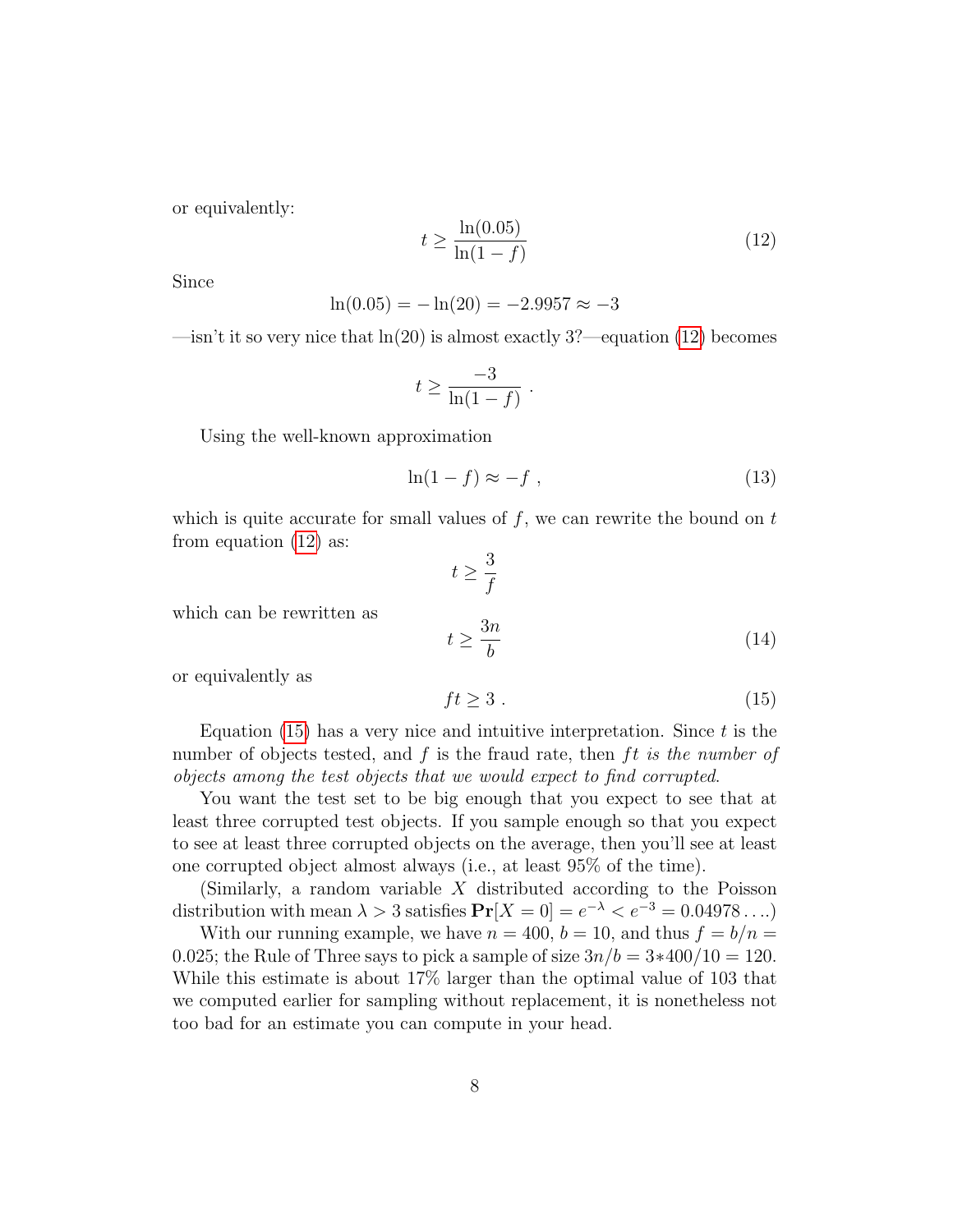This "Rule of Three" ( $t > 3n/b$ ) is thus simple enough for some practical guidance.

It is also easily adjusted. For example, for a 99% chance of detecting fraud, we can similarly use the "Rule of Five":

$$
ft \geq 5
$$
  

$$
\geq -\ln(0.01) \approx 4.6.
$$

We could call it the "Rule of 4.6", but the name "Rule of Five" is easier to remember. . . . For a confidence level of 99%, we should thus test enough objects so that, for the fraud level we are trying to detect, we expect to see at least five corrupted objects among those examined.

However, in practice one samples without replacement, instead of sampling with replacement, so a sample size derived by assuming sampling with replacement is going to be an overestimate—in some cases a serious overestimate. Nonetheless the Rule of Three, which can be applied in one's head, provides an easy "first rough guess" of the sample size that might be needed in practice.

To summarize this section, for general  $c$ , we have the following formula for the optimal sample size  $t_*(n, b, c)$ , when sampling with replacement:

$$
t_*(n, b, c) = \frac{\ln(1 - c)}{\ln(1 - f)}
$$
\n(16)

$$
= \frac{\ln(1-c)}{\ln(1-b/n)}
$$
(17)

or, using equation (13), we get the generalized form of the Rule of Three as an approximation:

$$
t_1(n,b,c) = \frac{-n\ln(1-c)}{b} \ . \tag{18}
$$

(Here we ignore the fact that a sample size must be integral; in practice one can just round the values up to the next integer if necessary.)

## 5 Adjusting for Sampling without Replacement

In this section we propose a means for "correcting" the estimate given by the Rule of Three, to account for the fact that in practice one samples without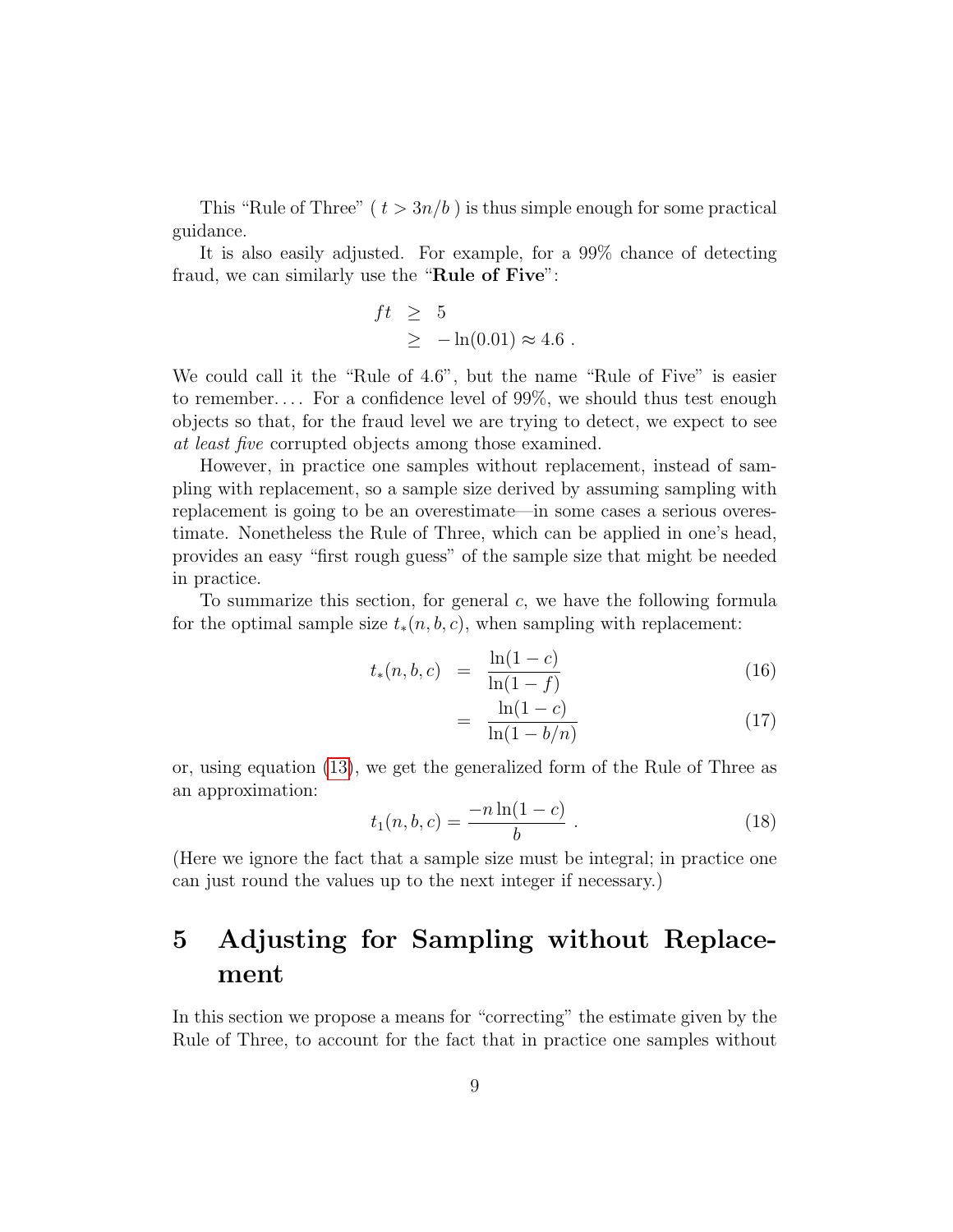replacement, instead of with replacement. The "correction" replaces the estimate from the Rule of Three with an estimate of the number of distinct objects seen when drawing (with replacement) a sample of the size suggested by the Rule of Three. We call this modification the Improved Rule of Three. There is no rigorous justification for the accuracy of this heuristic, but it seems intuitively well-motivated, and experiments show it to be in fact very accurate.

Suppose that we draw with replacement a sample of size  $t$  from a universe of size n; how many *distinct* elements do we expect to see? Let  $s(n, t)$  denote this number. (As a mnemonic,  $s(n, t)$  is the size of the set that is the support for the multiset drawn of size  $t$ .)

The function  $s(n, t)$  is well studied. (The usual way of formulating the question in the literature is: suppose one throws  $t$  balls into  $n$  bins uniformly at random; how many bins remain empty? The expected value of this quantity is  $n - s(n, t)$  in our notation.) Kolchin et al. [6, page 5, Theorem 1] give the results (where  $r = t/n$ ):

$$
s(n,t) \ge n(1 - \exp(-r)), \text{ and} \tag{19}
$$

$$
s(n,t) = n(1 - \exp(-r)) + \frac{r}{2}\exp(-r) - O(\frac{r(1+r)\exp(-r)}{n}).
$$
 (20)

We will ignore the last two terms of this equation, as they are small, and let

$$
\hat{s}(n,t) = n(1 - \exp(-t/n)) . \tag{21}
$$

Then  $\hat{s}(n, t)$  is our estimate of the expected number  $s(n, t)$  of distinct elements in a sample of size  $t$  drawn (with replacement) from a set of size  $\boldsymbol{n}$ .

The approximation (21) is very accurate, but is always a slight underestimate. The largest term in the power series for the error of this approximation is  $t/2n$ . The estimation error is never more than  $1/e = 0.367...$ ; this occurs when  $n = t = 1$ . For a given n, the maximum error occurs when  $t = n$ ; as n gets large, this maximum error converges to  $1/2e = 0.1839...$  Thus, the approximate formula could be improved slightly by adding  $0.1839\dots$ , while still remaining an underestimate, or instead by adding 0.3678 . . ., to yield an upper bound:

$$
\hat{s}(n,t) + 0.1839... \le s(n,t) \le \hat{s}(n,t) + 0.3678... \tag{22}
$$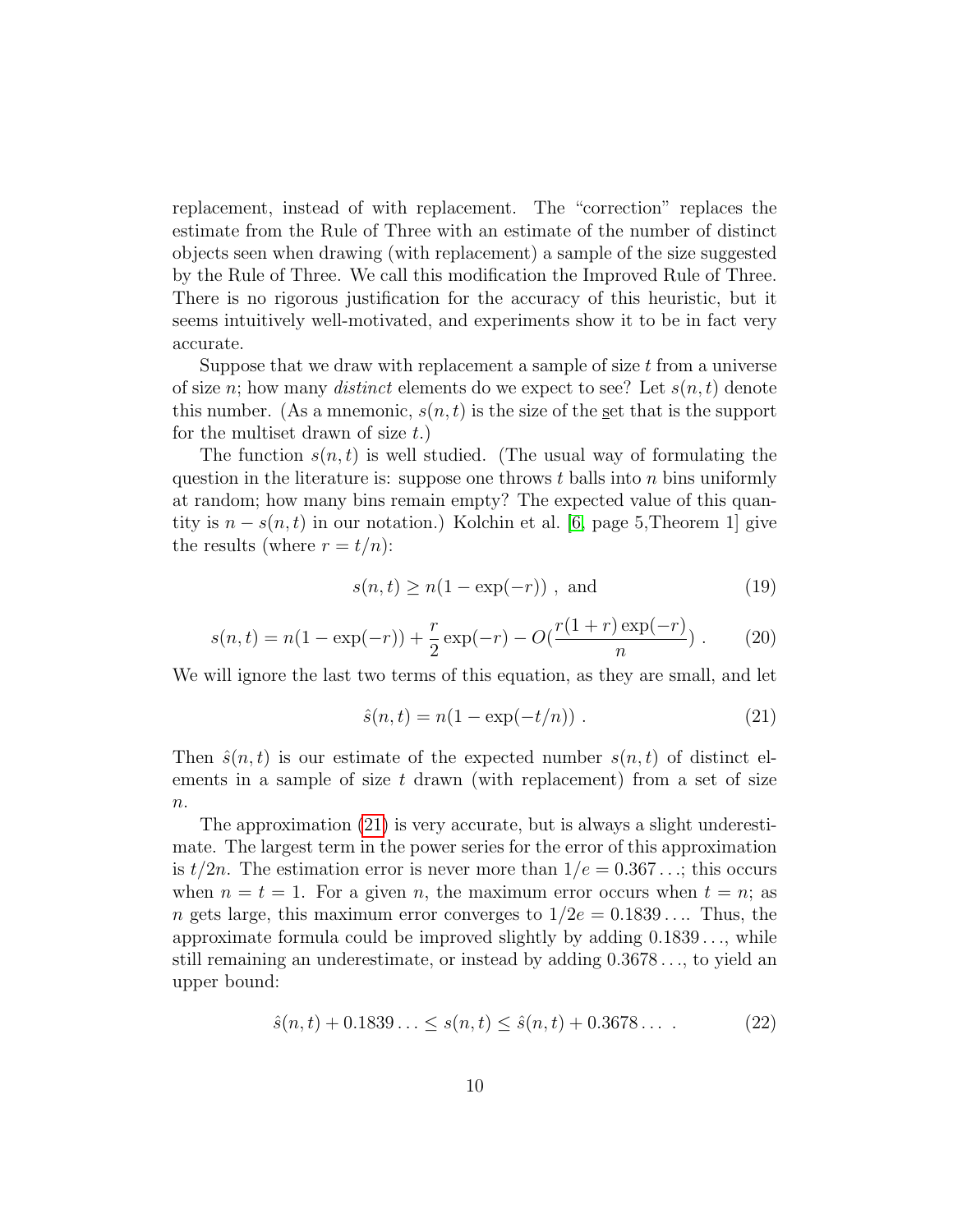For example, when drawing (with replacement) a sample of size  $t = 120$ from a universe of size  $n = 400$  (following our running example), we don't expect to see 120 distinct objects; there will be some repetitions. The number of distinct objects we expect to see is approximately

$$
\hat{s}(400, 120) = 400(1 - \exp(-120/400))
$$
  
= 103.67 ;

approximately  $120 - 104 = 16$  of the 120 objects will have been "repeats."

The qualitative behavior of  $s(n, t)$  for fixed t as n increases is quite simple. When n is much smaller than t,  $s(n, t)$  is approximately n—we expect to see almost all of the elements of the universe in the sample. When  $n = t$ , we are at the knee of the curve, and  $s(n, t) \approx 0.632n$ . As n increases beyond t,  $s(n, t)$  approaches t asymptotically:

$$
\lim_{n \to \infty} s(n, t) = t \tag{23}
$$

Indeed, once *n* is larger than  $t^2$  or so, we don't expect to see repeats in our sample, and so  $s(n, t)$  is then very nearly t.

Given then a universe of size  $n$ , and a target number  $b$  of bad objects we wish to detect, instead of using the Rule of Three sample size (for a confidence level of 95%):

$$
t = 3n/b
$$

we suggest "correcting" this by using instead the number of *distinct* elements we expect to see in such a sample of size  $t$ , viz.:

$$
u_1(n, b, 0.95) = \hat{s}(n, t_1(n, b, 0.95))
$$
  
=  $n(1 - \exp(-t_1(n, b, 0.95)/n))$   
=  $n(1 - \exp(-3/b))$ .

For a general confidence level  $c$ , we have

$$
u_1(n, b, c) = \hat{s}(n, t_1(n, b, c))
$$
  
=  $n(1 - \exp(\ln(1 - c)/b))$ .

This then gives us our Improved Rule of Three: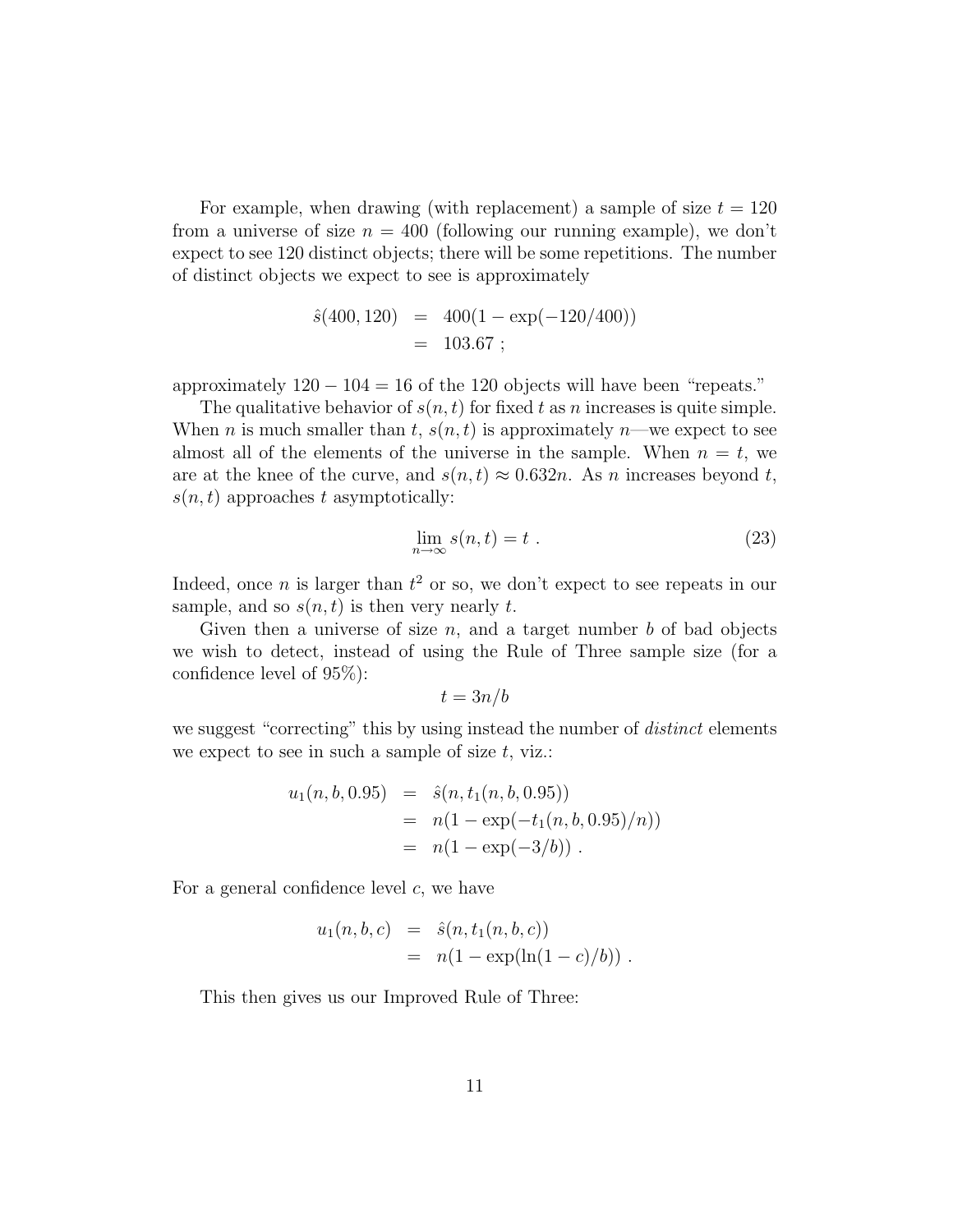#### Improved Rule of Three:

Test enough objects so that:

$$
u \ge n(1 - \exp(-3/b)), \qquad (24)
$$

where  $n$  is the size of the universe,  $u$  is the number of objects to be tested, and b is the number of bad objects one wishes to detect, at a 95% confidence level, using sampling without replacement.

Although perhaps less "intuitive" than the original Rule of Three, the Improved Rule of Three gives very accurate guidance, and it provides significant savings when  $t/n$  gets large (say, more than  $10\%$ ). There is no rigorous justification for the Improved Rule of Three, although we shall provide some empirical justification for its accuracy.

When  $b < 3\sqrt{n}$ , the original Rule of Three in equation (14) gives that  $t_1(n, b, 0.95) > \sqrt{n}$ , so that repetitions may be common, and Improved Rule of Three  $(u_1)$  will indeed be an improvement over the original Rule of Three. of Time ( $a_1$ ) will indeed be an improvement over the original rule of Three.<br>However, when b exceeds  $3\sqrt{n}$ , then the Improved Rule of Three and the original Rule of Three will give nearly identical results.

For our running example  $(n = 400,b = 10)$ , equation (24) says to use

$$
u_1(400, 10, 0.95) = 400(1 - \exp(-3/10))
$$
  
= 103.67.

This is within 0.67 of the correct answer (equation (8))!

For a confidence level of 99%, use a sample of size:

$$
u_1(n, b, 0.99) = n(1 - \exp(-4.6/b)).
$$
\n(25)

Empirically, for  $1 \le n \le 5000$  and all  $b, 1 \le b \le n$ , we always have

$$
u_*(n, b, 0.95) - 1 \le u_1(n, b, 0.95) \le u_*(n, b, 0.95) + 4 \tag{26}
$$

so that the Improved Rule of Three is seen to be exceptionally accurate (always within 4 of the correct value for this range of  $n$  values). Moreover, it appears almost never to underestimate the required sample size; there are a few exceptional cases when  $b = 1$  when the estimate  $u_1$  is one less than  $u_*$ . (These exceptional cases go away if we add 0.3678. . . to the estimate on the right hand side of inequality (24) in line with the bound in (22).)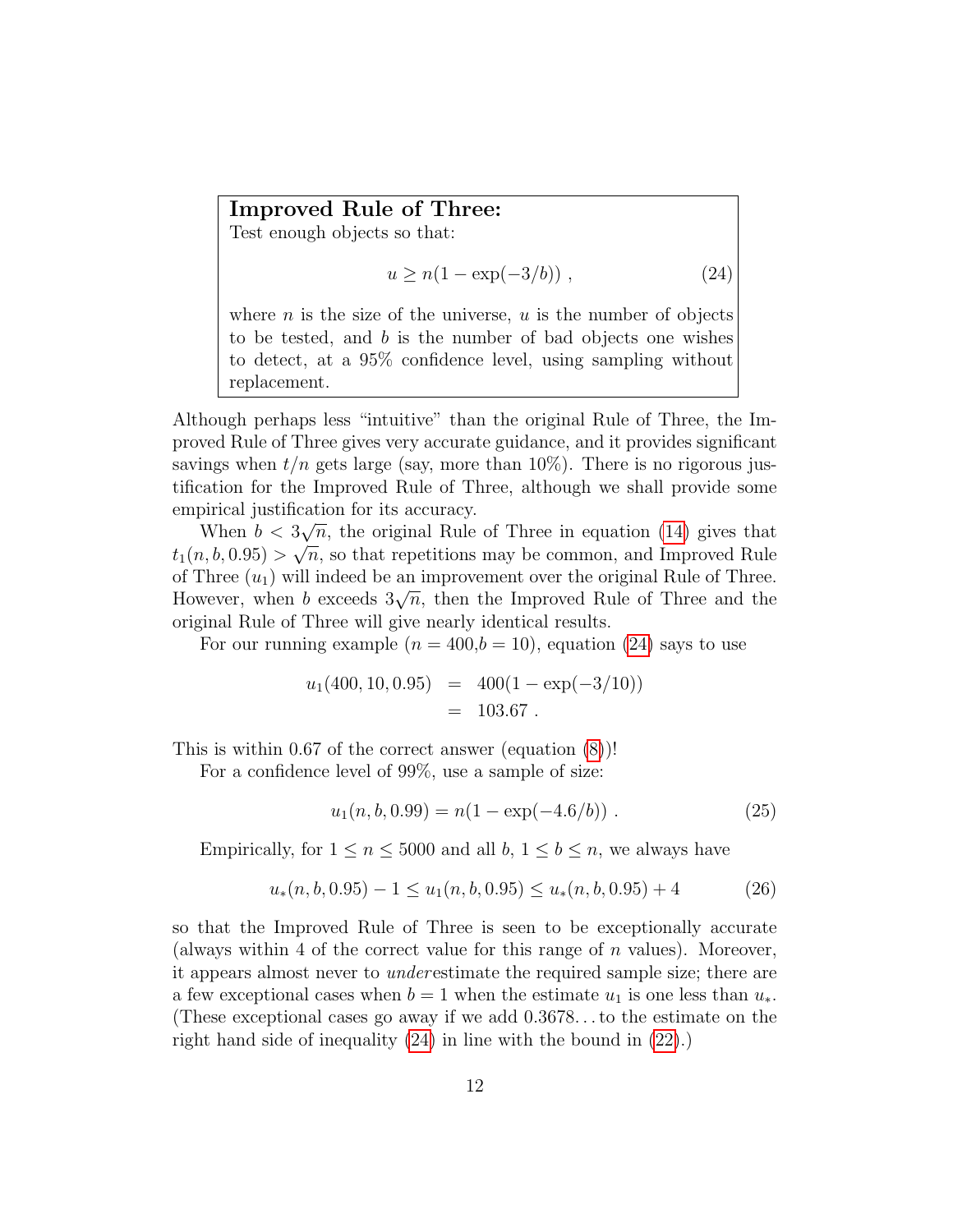For  $c = 0.95$  and  $n \leq 5000$ , this approximation is one too small about 0.0007% of the time, correct about 0.09% of the time, one too large about 29.96% of the time, two too large about 65.14% of the time, and three too large about 4.79% of the time. The approximation is only occasionally too small, and then only when  $b = 1$ ; by increasing the approximation by adding 0.3678, in line with bound (22) the approximation never seems to be too small, empirically.

A closely related estimate

$$
u_2(n, b, 0.95) = s(t_*(n, b, 0.95))
$$
  
\n
$$
\approx \min(n, \lceil n * (1 - \exp(-3/\ln(1 - b/n))) + 1 \rceil)
$$

yields very similar experimental results—the estimate always appears to be conservative, but may be a little too large. (This estimate is based on plugging equation  $(12)$  instead of equation  $(14)$  into equation  $(21)$ , after adding 1 to ensure that the estimate is conservative, and taking the minimum with n to ensure that the result is not too large.)

#### 6 Discussion

We note (as other authors have as well) that overly simple rules, such as "sample at a 1% rate", are not statistically justified in general. Using the Rule of Three, we see that a  $1\%$  sample rate is appropriate only when

$$
t \leq 0.01n
$$

or

$$
3n/b \le 0.01n
$$

or

$$
b \geq 300.
$$

Since b is the total number of corrupted objects, we see that a  $1\%$  sampling rate may be inadequate when n is small, or the fraud rate is small...... (Of course, the Rule of Three is only for sampling with replacement, but the intuition it gives carries over to the case of sampling without replacement.)

The analysis of this paper doesn't take into account the possibility that different objects have different size or weight. For example, different voting precincts may have different numbers of voters. This complicates matters considerably. Stanislevic [11] has a good approach to handling this situation.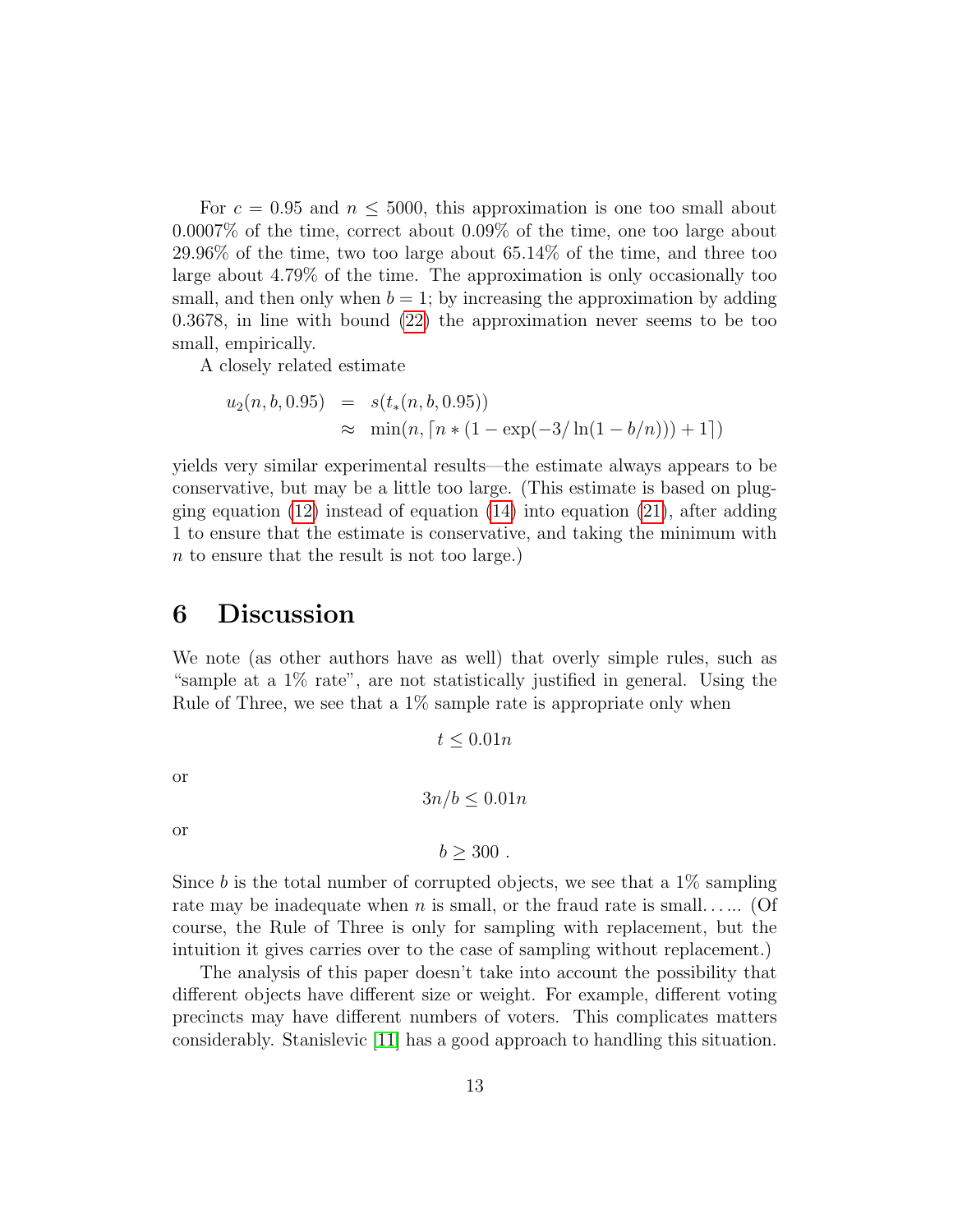The empirical bounds given in equation (26) are not proven to hold in general; it would be interesting to provide proofs (if indeed the bounds hold in general).

We hope that the rules presented here will provide useful guidance for those designing sampling procedures for audits.

Indeed, since the formula

$$
n(1 - \exp(-3/b))\tag{27}
$$

is so simple, so accurate, and yet (almost) always appears to be conservative, one could imagine just always using this sample size (instead of the optimal value), or writing this formula into election law legislation mandating audit sample sizes. (To make it conservative, it appears to suffice to add 0.3678 to this formula.) Along with this formula, one could perhaps mandate use of equation (4) deriving the number of bad objects to test for from the apparent margin of victory; the result says to sample

$$
n(1 - \exp(-1.2/vn))\tag{28}
$$

objects, where v is the apparent margin of victory of the winner. (But it would probably be best to merely mandate a sample size sufficient to detect, with a specified level of confidence, any election fraud sufficient to have changed the outcome. In addition, one may wish to ensure that objects (e.g. precincts) with surprising or suspicious results also get examined.)

### Acknowledgments

I'd like to thank Kathy Dopp, David Karger, Avi Rubin, Doug Jones, Harry Khamis, and Howard Stanislevic for helpful comments and pointers.

## References

[1] Brennan Center Task Force on Voting System Security (Lawrence Norden, Chair). The machinery of democracy: Protecting elections in an electronic world, 2006. Available at: [http://www.brennancenter.org/](http://www.brennancenter.org/programs/downloads/Full%20Report.pdf) [programs/downloads/Full%20Report.pdf](http://www.brennancenter.org/programs/downloads/Full%20Report.pdf).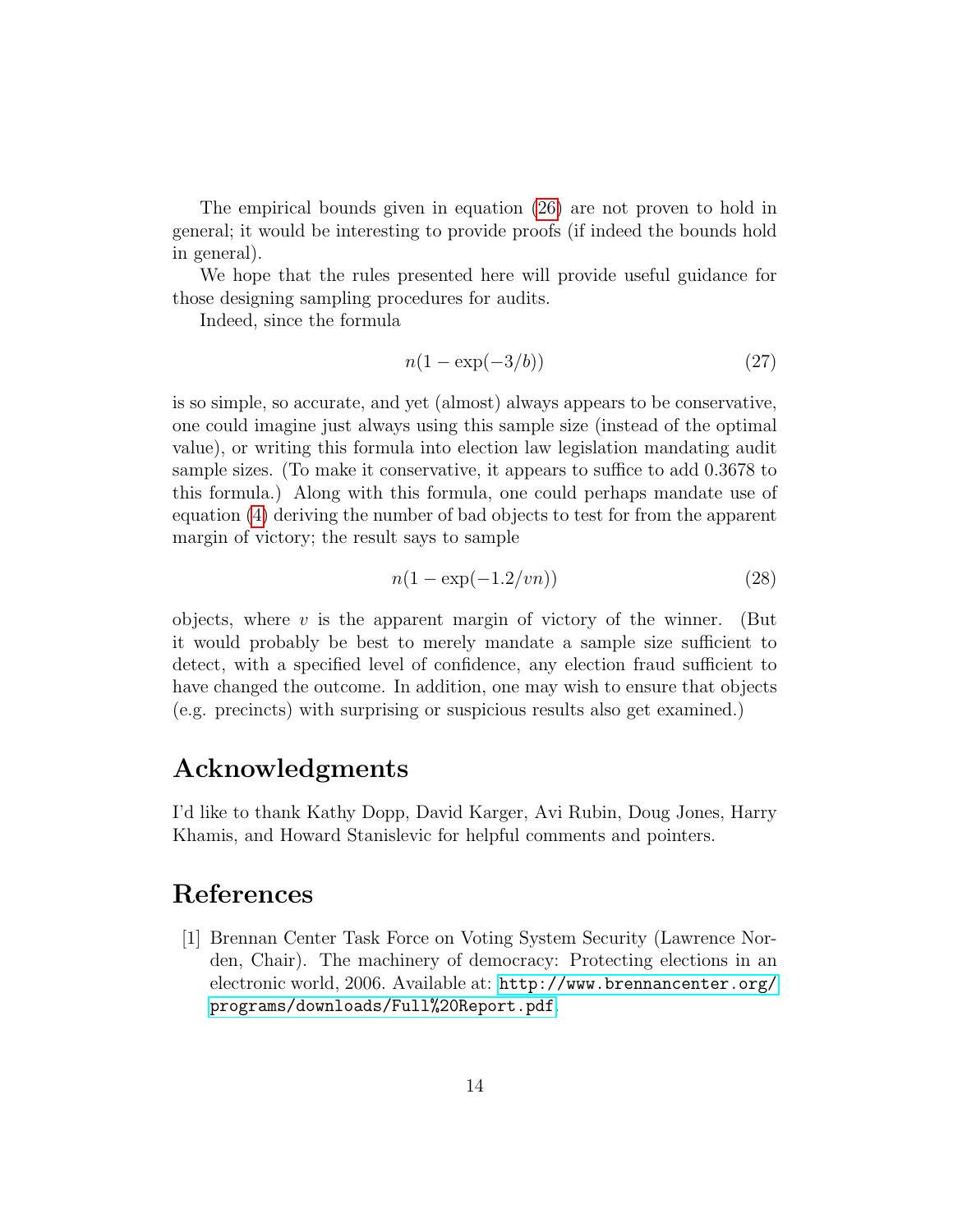- [2] Arel Cordero, David Wagner, and David Dill. The role of dice in election audits — extended abstract, June 16 2006. To appear at IAVoSS Workshop on Trustworthy Elections (WOTE 2006). Preliminary version available at: [http://www.cs.berkeley.edu/~daw/papers/dice-wote06.](http://www.cs.berkeley.edu/~daw/papers/dice-wote06.pdf) [pdf](http://www.cs.berkeley.edu/~daw/papers/dice-wote06.pdf).
- [3] Harold F. Dodge and Harry G. Romig. Sampling Inspection Tables: Single and Double Sampling (2nd ed). Wiley, 1944.
- [4] Kathy Dopp and Frank Stenger. The election integrity audit, 2006. [http://electionarchive.org/ucvAnalysis/US/paper-audits/](http://electionarchive.org/ucvAnalysis/US/paper-audits/ElectionIntegrityAudit.pdf) [ElectionIntegrityAudit.pdf](http://electionarchive.org/ucvAnalysis/US/paper-audits/ElectionIntegrityAudit.pdf).
- [5] B. D. Jovanovic and P. S. Levy. A look at the rule of three. American Statistician, 51(2):137–139, 1997.
- [6] Valentine F. Kolchin, Boris A. Sevast'yanov, and Vladimir P. Chistyakov. Random Allocations. V. H. Winston & Sons (Washington, D. C.), 1978. (translated from Russian) Distributed by Halsted Press, a Division of John Wiley & Sons, Inc.
- [7] NEDA. Election integrity audit calculator. Available at: [http:](http://electionarchive.org/auditcalculator/eic.cgi) [//electionarchive.org/auditcalculator/eic.cgi](http://electionarchive.org/auditcalculator/eic.cgi).
- [8] C. Andrew Neff. Election confidence—a comparison of methodologies and their relative effectiveness at achieving it (revision 6), December 17 2003. Available at: [http://www.votehere.net/papers/](http://www.votehere.net/papers/ElectionConfidence.pdf) [ElectionConfidence.pdf](http://www.votehere.net/papers/ElectionConfidence.pdf).
- [9] California Voter Foundation (press release). Governor signs landmark bill to require public audits of software vote counts, October 11 2005. Available at: [http://www.calvoter.org/news/releases/](http://www.calvoter.org/news/releases/101105release.html) [101105release.html](http://www.calvoter.org/news/releases/101105release.html).
- [10] Roy G. Saltman. Effective use of computing technology in vote-tallying. Technical Report NBSIR 75–687, National Bureau of Standards (Information Technology Division), March 1975. Available at: [http:](http://csrc.nist.gov/publications/nistpubs/NBS_SP_500-30.pdf) [//csrc.nist.gov/publications/nistpubs/NBS\\_SP\\_500-30.pdf](http://csrc.nist.gov/publications/nistpubs/NBS_SP_500-30.pdf).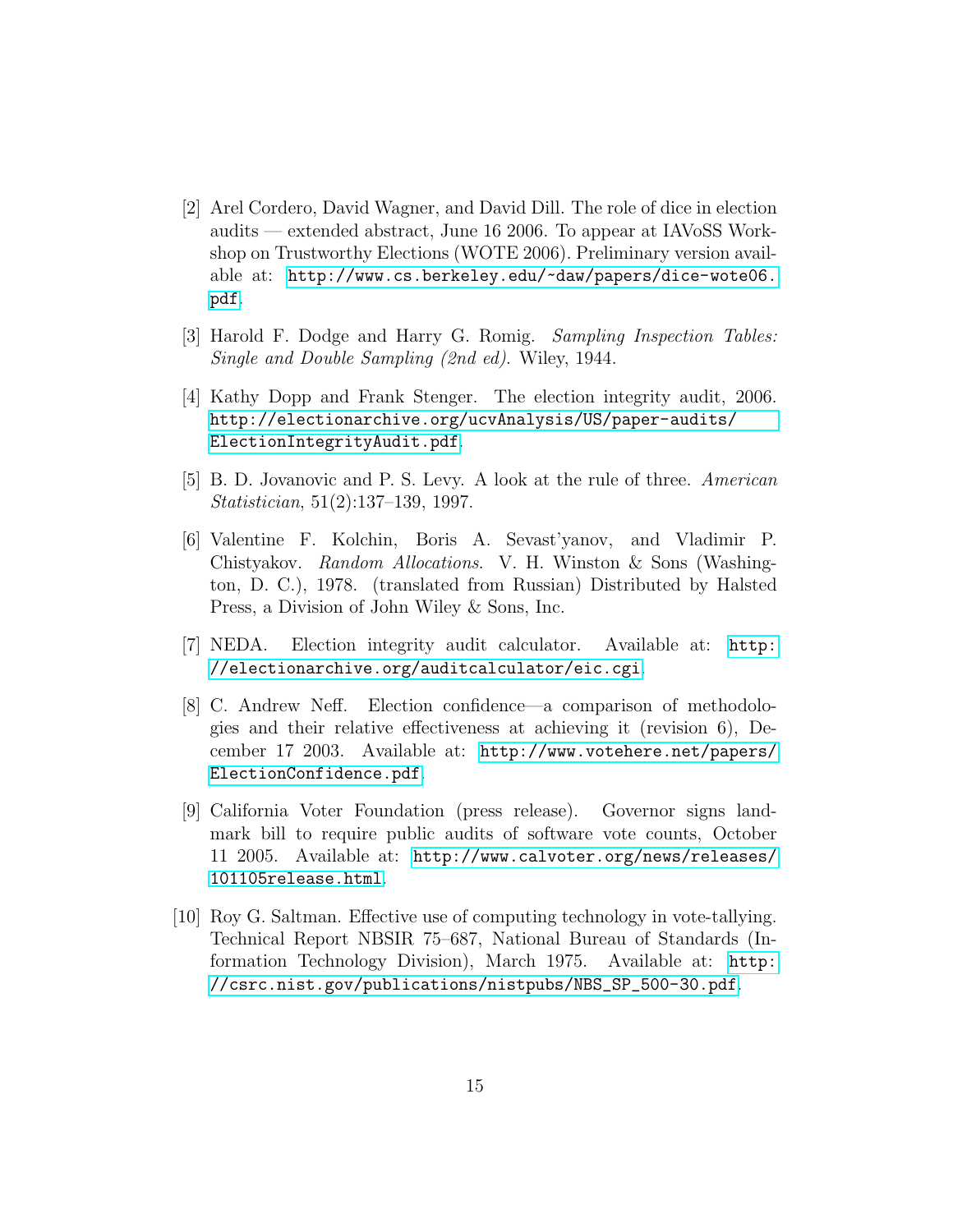- [11] Howard Stanislevic. Random auditing of e-voting systems: How much is enough?, revision August 16, 2006. Available at: [http://www.](http://www.votetrustusa.org/pdfs/VTTF/EVEPAuditing.pdf) [votetrustusa.org/pdfs/VTTF/EVEPAuditing.pdf](http://www.votetrustusa.org/pdfs/VTTF/EVEPAuditing.pdf).
- [12] Gerald van Belle. Statistical Rules of Thumb. Wiley, 2002.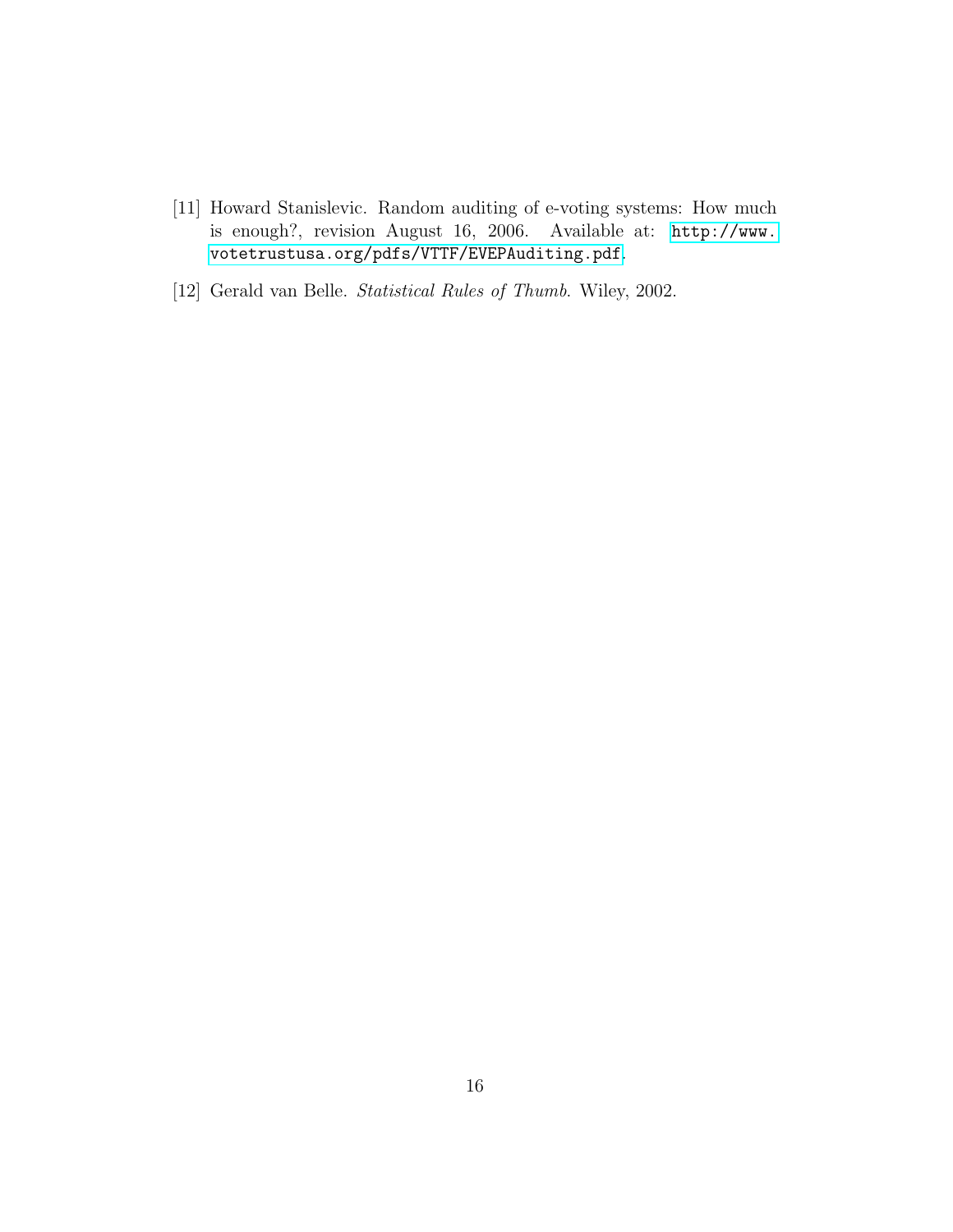## Appendix A.

In this Appendix, we illustrate the use of our proposed estimate, and compare it to the optimal sample size.

Each table is for a different number n of objects, from  $n = 2$  to  $n =$ 10, 000.

Within a table, each row considers a different value of  $b$ , the number of bad objects we wish to detect.

There are in each table two sections of two columns each, one for a confidence level of  $c = 0.95$  and one for a confidence level of  $c = 0.99$ . Within each column we give the optimal number  $u_*(n, b, c)$  of elements in a sample (drawn without replacement), and also our estimate

$$
u_1(n, b, c) = n(1 - \exp(\ln(1 - c)/b))
$$

of the number of elements in a sample (again, drawn without replacement). Values are shown rounded up to the next integer, as necessary.

Note the accuracy of the proposed estimate, over the entire range of values  $n, b$ , and c. Note also that our estimate  $u_1$  is almost always conservative (it is almost never less than the optimal value  $u_*$ ); in the charts it is only too small for  $b = 1$  and  $n = 5000$ ,  $n = 10000$ . These exceptions disappear if we add 0.3678 to the estimate.

| opt<br>opt<br>est<br>n |     |
|------------------------|-----|
|                        | est |
|                        |     |

|         | $c = 0.95$ |     | $c = 0.99$ |     |
|---------|------------|-----|------------|-----|
| $\it n$ | opt        | est | opt        | est |
| 5       |            | h   |            |     |
| 5       |            |     |            |     |

|        |   | $c = 0.95$ |     | $c = 0.99$ |     |
|--------|---|------------|-----|------------|-----|
| $\, n$ | n | opt        | est | opt        | est |
| 10     |   | 10         | 10  | 10         | 10  |
| 10     | 2 | 8          | 8   | 9          | 9   |
| 10     | 5 |            | 5   | 5          |     |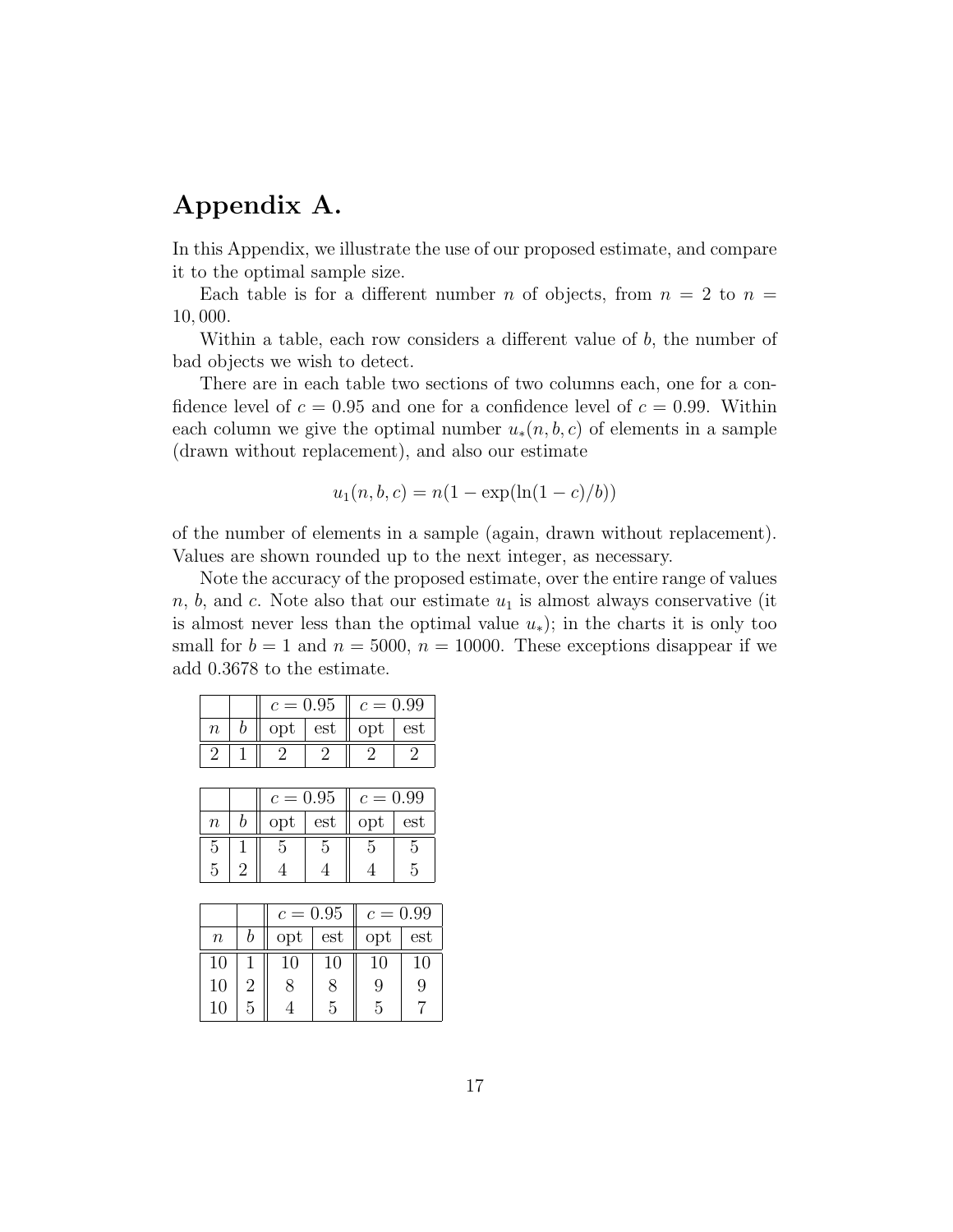|         |                | $c = 0.95$ |                             |     |     | $c = 0.99$ |  |
|---------|----------------|------------|-----------------------------|-----|-----|------------|--|
| $\it n$ |                | opt        | $\mathop{\rm est}\nolimits$ | opt | est |            |  |
| 20      |                | 19         | 19                          | 20  | 20  |            |  |
| 20      | $\overline{2}$ | 16         | 16                          | 18  | 18  |            |  |
| 20      | 5              | 9          | 10                          | 11  | 13  |            |  |
| 20      | 10             |            | 6                           | 6   | 8   |            |  |

|        |                | $c = 0.95$ |     | $c = 0.99$ |     |
|--------|----------------|------------|-----|------------|-----|
| $\, n$ | b              | opt        | est | opt        | est |
| 50     | 1              | 48         | 48  | 50         | 50  |
| 50     | $\overline{2}$ | 39         | 39  | 45         | 45  |
| 50     | 5              | 22         | 23  | 29         | 31  |
| 50     | 10             | 12         | 13  | 17         | 19  |
| 50     | 20             | 6          |     | 9          | 11  |

|        |                | $c = 0.95$ |     | $c = 0.99$ |     |
|--------|----------------|------------|-----|------------|-----|
| $\, n$ | b              | opt        | est | opt        | est |
| 100    | 1              | 95         | 95  | 99         | 99  |
| 100    | $\overline{2}$ | 78         | 78  | 90         | 90  |
| 100    | 5              | 45         | 46  | 59         | 61  |
| 100    | 10             | 25         | 26  | 36         | 37  |
| 100    | 20             | 13         | 14  | 19         | 21  |
| 100    | 50             | 5          | 6   |            | 9   |

|                  |                | $c = 0.95$ |     | $c = 0.99$ |     |
|------------------|----------------|------------|-----|------------|-----|
| $\boldsymbol{n}$ | b              | opt        | est | opt        | est |
| 200              | 1              | 190        | 190 | 198        | 198 |
| 200              | $\overline{2}$ | 155        | 156 | 180        | 180 |
| 200              | 5              | 90         | 91  | 120        | 121 |
| 200              | 10             | 51         | 52  | 73         | 74  |
| 200              | 20             | 27         | 28  | 40         | 42  |
| 200              | 50             | 11         | 12  | 16         | 18  |
| 200              | 100            | 5          | 6   | 7          | 10  |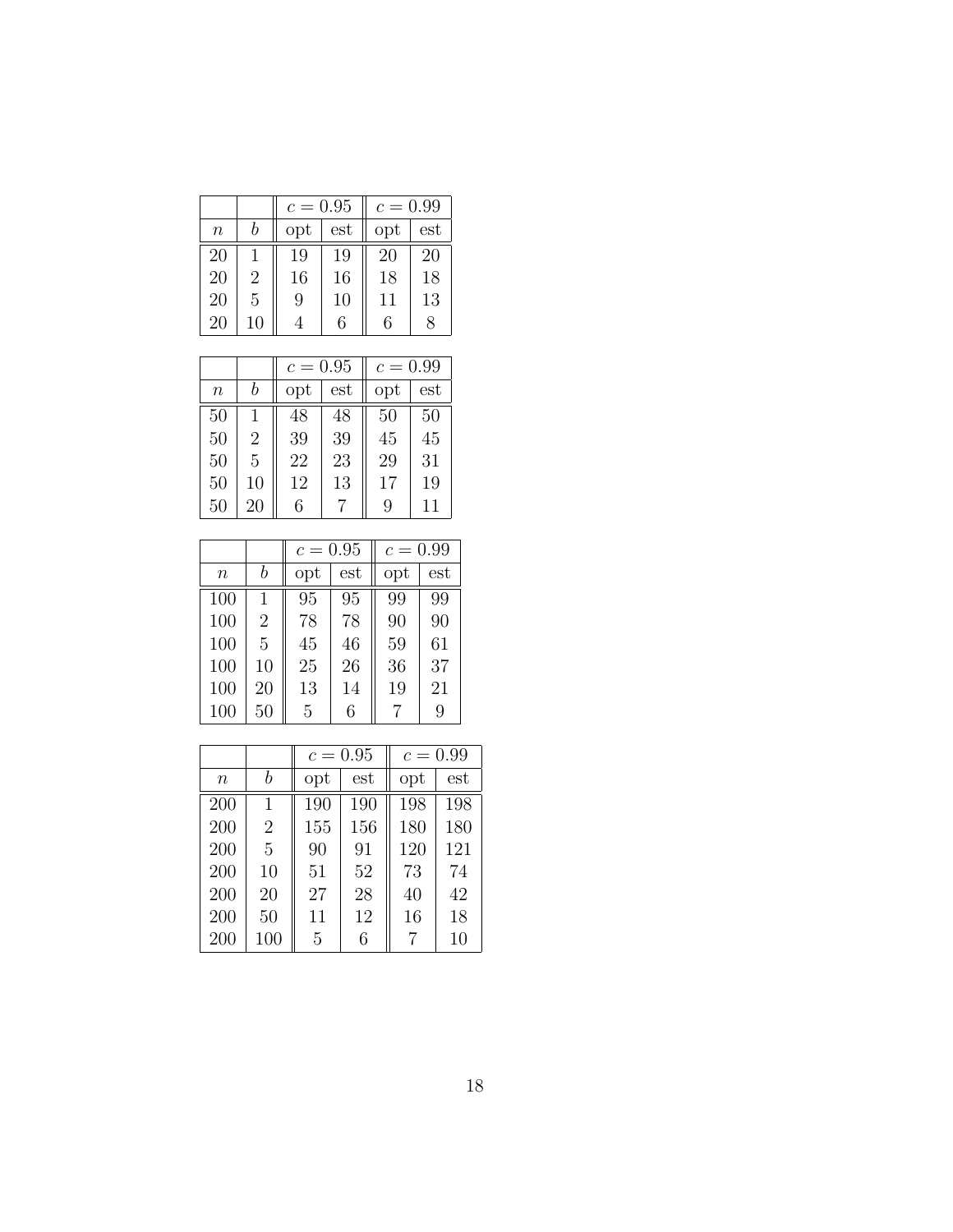|        |                | $c = 0.95$   |     | $c = 0.99$ |              |
|--------|----------------|--------------|-----|------------|--------------|
| $\, n$ | h              | $_{\rm opt}$ | est | opt        | $_{\rm est}$ |
| 500    | 1              | 475          | 475 | 495        | 495          |
| 500    | $\overline{2}$ | 388          | 389 | 450        | 450          |
| 500    | 5              | 225          | 226 | 300        | 301          |
| 500    | 10             | 129          | 130 | 183        | 185          |
| 500    | 20             | 69           | 70  | 101        | 103          |
| 500    | 50             | 28           | 30  | 42         | 44           |
| 500    | 100            | 14           | 15  | 21         | 23           |
| 500    | 200            | 6            | 8   | 9          | 12           |

|        |                |              | $c = 0.95$ |     | $c = 0.99$ |  |
|--------|----------------|--------------|------------|-----|------------|--|
| $\, n$ | b              | $_{\rm opt}$ | est        | opt | est        |  |
| 1000   | 1              | 950          | 950        | 990 | 990        |  |
| 1000   | $\overline{2}$ | 777          | 777        | 900 | 900        |  |
| 1000   | 5              | 450          | 451        | 601 | 602        |  |
| 1000   | 10             | 258          | 259        | 368 | 370        |  |
| 1000   | 20             | 138          | 140        | 204 | 206        |  |
| 1000   | 50             | 57           | 59         | 86  | 88         |  |
| 1000   | 100            | 29           | 30         | 43  | 46         |  |
| 1000   | 200            | 14           | 15         | 21  | 23         |  |
| 1000   | 500            | 5            | 6          | 7   | 10         |  |

|        |                |      | $c = 0.95$ | $c = 0.99$ |      |
|--------|----------------|------|------------|------------|------|
| $\, n$ | b              | opt  | est        | opt        | est  |
| 2000   | 1              | 1900 | 1900       | 1980       | 1980 |
| 2000   | $\overline{2}$ | 1553 | 1553       | 1800       | 1800 |
| 2000   | 5              | 901  | 902        | 1203       | 1204 |
| 2000   | 10             | 517  | 518        | 737        | 739  |
| 2000   | 20             | 277  | 279        | 410        | 412  |
| 2000   | 50             | 115  | 117        | 174        | 176  |
| 2000   | 100            | 58   | 60         | 88         | 91   |
| 2000   | 200            | 29   | 30         | 44         | 46   |
| 2000   | 500            | 11   | 12         | 16         | 19   |
| 2000   | 1000           | 5    | 6          | 7          | 10   |